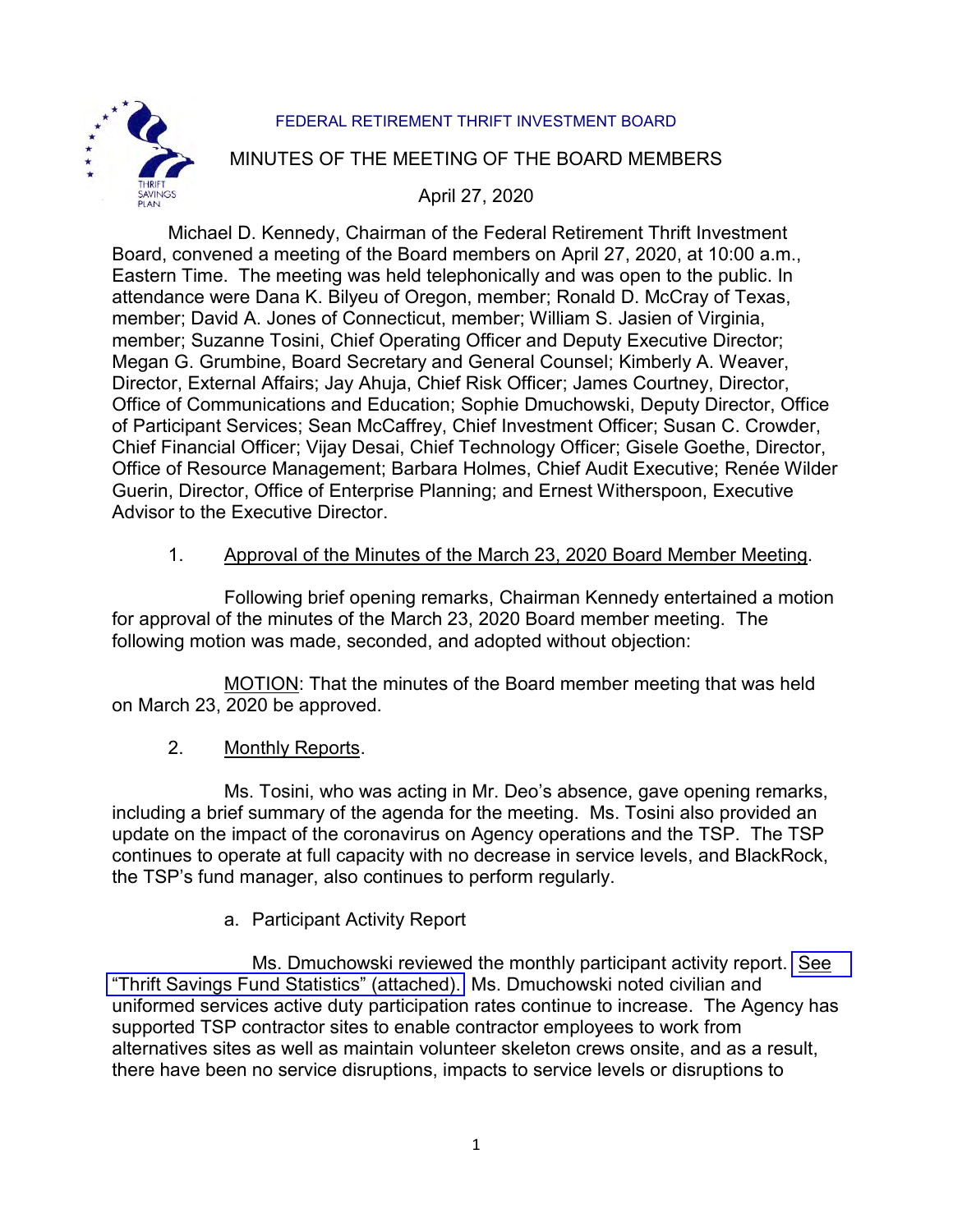transaction processing. Ms. Dmuchowski noted call center volume has decreased, and hardship withdrawals and loan requests have also decreased slightly.

Ms. Dmuchowski concluded by reporting the TSP halted required minimum distributions (RMDs) to participants on April  $14<sup>th</sup>$ . In addition, the TSP continues to consider the feasibility of implementing other pieces of the CARES Act.

#### b. Legislative Report

Ms. Weaver reported that she has been in contact with Congressional staff, who have been working on language for the Department of Defense authorization bill, to make sure the Agency is aware of any items that may impact the TSP.

c. Investment Report

Mr. McCaffrey reviewed the monthly investment performance report. [See "March 2020 Performance Review – G, F, C, S, I, and L Funds" \(attached\).](https://www.frtib.gov/pdf/minutes/2020/Apr/MM-2020Apr-Att2.pdf) 

Mr. McCaffrey reported that BlackRock's March 2020 performance for the F Fund lagged the Fixed Income Index by 5 basis points, primarily attributable to securities sampling; its performance for the C Fund matched the Large Cap Index returns; and its performance for the S Fund was in line with the Small- Mid- Cap Index. BlackRock underperformed the International Index by 51 basis points, primarily due to the reversal of a fair value pricing event that occurred on the last trading day of February.

For the F Fund year to date, Mr. McCaffrey reported that BlackRock underperformed the benchmark by 4 basis points, primarily due to securities sampling. Its performance for the C Fund was in line with the Index. Its performance for the S Fund lagged the Small- Mid- Cap Index by 8 basis points, primarily due to futures mistracking. Its performance for the I Fund year to date exceeded the International Index by 14 basis points, primarily due to tax advantage.

Mr. McCaffrey noted that the TSP equity funds fell substantially during March as the S&P 500 reached its recent low on March 23, and the other indices also suffered significant downturns in performance. Though the Funds ended the month well off their lows, the C Fund still finished with a 12.4 percent loss; the S Fund with a 21.4 percent loss; and the I Fund with a 13.87 percent loss. The F Fund edged lower by 64 basis points on weakness in the fixed income markets in spite of lower Treasury yields. The L Funds lost as well, mostly attributable to their equity weights, the losses ranging from 3.09 percent for the L Income Fund to 11.9 percent for the L 2050 Fund. The G Fund managed a slight gain of 11 basis points.

Mr. McCaffrey noted that the longest period ever of continuous U.S. stock market expansion recently came to an abrupt end. U.S. stock market volatility, as measured by the VIX index —reached an all-time high in its 30-year history in mid-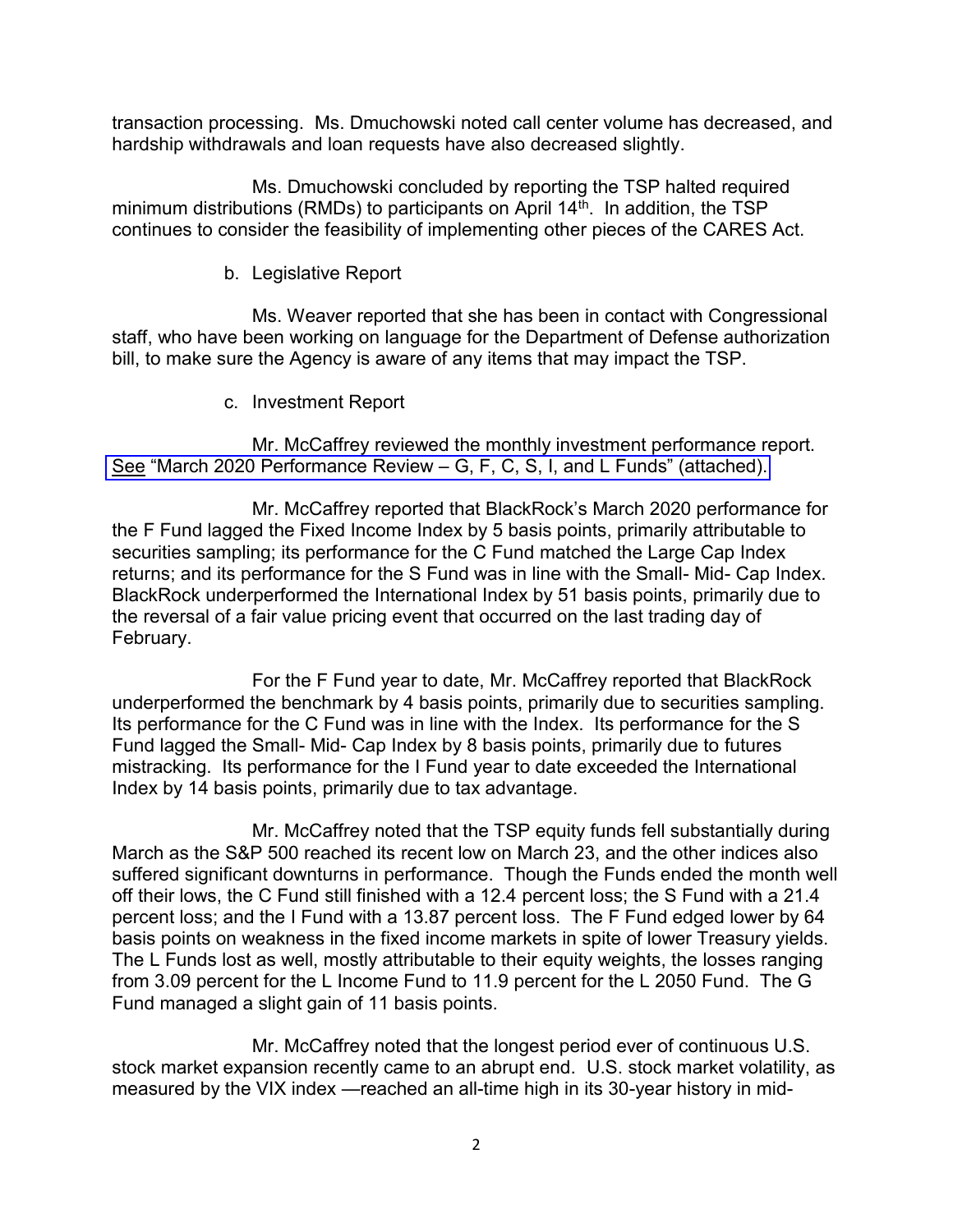March. In the fixed income markets, 10-year and 30-year Treasury bond yields fell to all-time lows of 0.54 percent and 0.99 percent, respectively. Since the S&P 500 closing low on March 23, it returned almost 27 percent through Friday, April 24.

Mr. McCaffrey stated that the picture for the TSP Funds in April so far, while still very volatile, has been positive. The C Fund is ahead by 9.87 percent. The S Fund is up 9.46 percent, and the I Fund has gained 2.48 percent. The F Fund is also ahead 1.82 percent.

Mr. McCaffrey reported that March was an all-time high month for participant interfund transfers (IFT). From February 24 through March 31, approximately 7 percent of participants conducted an IFT, and 93 percent of participants were not stirred to action by the recent market turmoil. Most TSP investors stayed the course. So far in April, the volume of IFT activity had fallen significantly from the all-time IFT highs of March and late February.

Mr. McCaffrey concluded his monthly report by stating there has been an overall decline in L Fund participation for the month of March, very unusual but consistent directionally with the more than \$6 billion net outflow from the L Funds referenced in the report. These IFTs were outweighing the arrival of new auto-enrollees into the L Funds. Still, as of March 31, 25.04 percent of our TSP investors were 100 percent invested in the L Funds, compared to 24.94 percent at the end of January.

Mr. McCaffrey next made quarterly updates. He reported that an audit conducted of BlackRock's proxy voting found no exceptions to established guidelines during the 4th quarter of 2019. Mr. McCaffrey also reported on class action settlements. There were 70 claims open at the start of the fourth quarter of 2019. Twelve claims were opened during the quarter. Eighteen claims were settled in the F fund for a total of about 1.25 million dollars. One claim was closed in the C Fund due to administrator action, and one was settled for over 2.5 million dollars. Three claims were closed in the S Fund due to administrator action, and five claims were settled for a total of about 357,000 dollars. At the end of the quarter, 54 claims remained open. For calendar year 2019, settlements totaled 6,178,715 dollars.

d. Motion to Reaffirm Fund Management Practices

Chairman Kennedy entertained a motion to reaffirm current G, F, C, S, and I Fund investment policies. The Board members made, seconded, and adopted the following recommendation by unanimous vote:

MOTION: That the Board reaffirm the current G Fund policy investing solely in short-term maturities and the current F, C, S, and I Fund investment policies without change.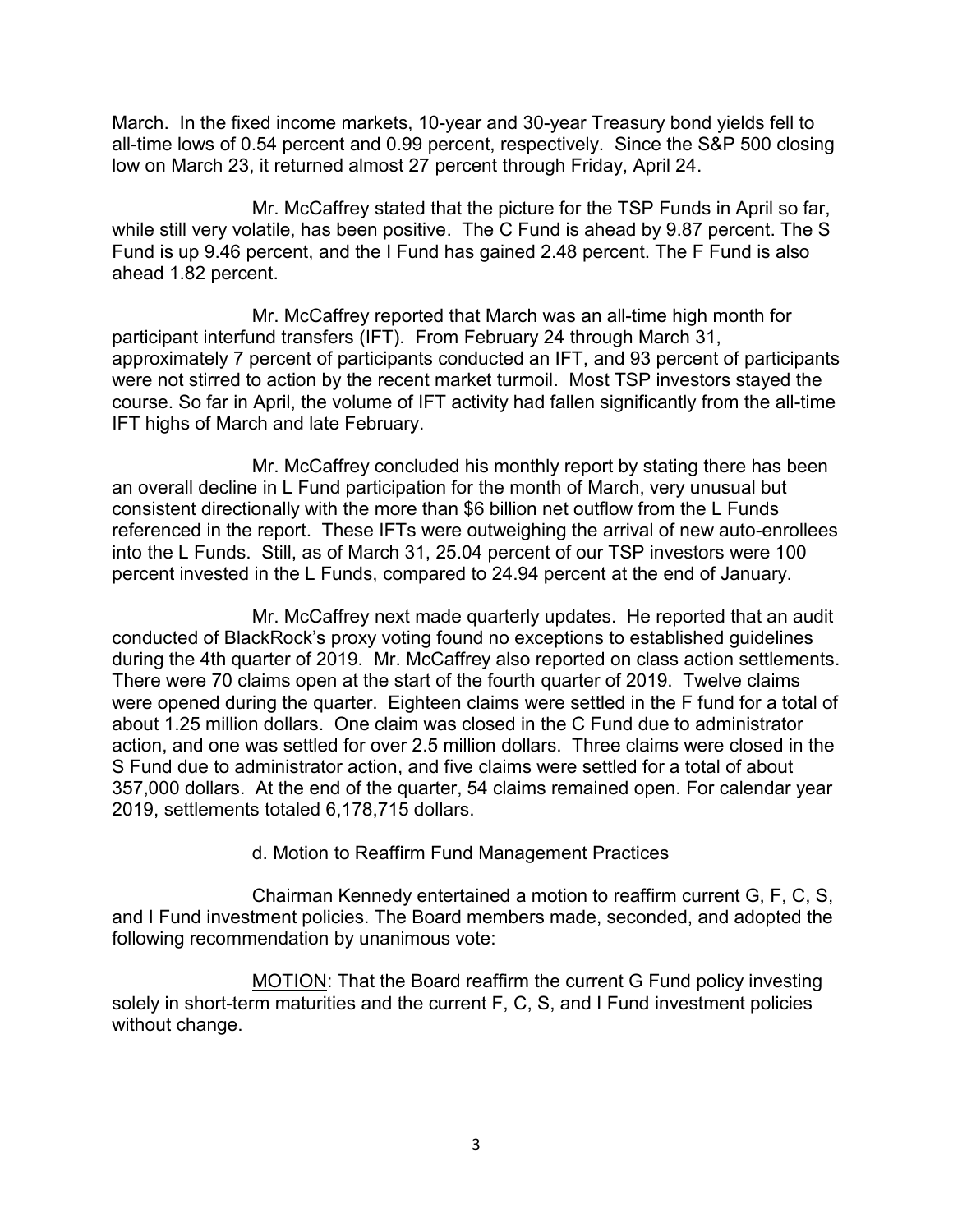# 3. External Audit Report

Mr. Brack Boone, Senior Auditor, presented the Audit Status and Security and Remediation Status Review. [See "Audit Status / Security & Remediation Status"](https://www.frtib.gov/pdf/minutes/2020/Apr/MM-2020Apr-Att3.pdf)  [\(attached\).](https://www.frtib.gov/pdf/minutes/2020/Apr/MM-2020Apr-Att3.pdf) Mr. Boone noted there are 12 external audits in various stages of completion. Of the 12 external audits, one has been completed, nine are in progress, and two have been planned.

Ms. Tosini presented projected versus actual audit closures. The Agency projected closing 23 findings this quarter, but fell short at 15 closures. The Agency believes that an additional 19 findings have been closed, but will not be counted until the auditors have completed reviewing as part of audits currently in progress. In response to Member Jasien's question, Ms. Tosini stated that she anticipated that actual closures will catch up with projected closures.

Ms. Tosini also presented the open audit recommendations by both year and, separately, by risk rating, and discussed the risk-based approach that the Agency uses to address audit findings. Chairman Kennedy asked about the open recommendations dating back to 2013 and 2014 and the Agency's plan to close them. Ms. Tosini explained that these recommendations are often very broad and involve a number of pieces to close. Ms. Tosini also explained that often these audit recommendations are low risk, and the Agency has chosen to focus on completing higher risk-ranked recommendations. Chairman Kennedy encouraged the Agency to address these open recommendations, even if they are risk-ranked low.

## 4. Quarterly Budget Report

Ms. Crowder gave a presentation on the FY 2020 2nd quarter budget. [See](https://www.frtib.gov/pdf/minutes/2020/Apr/MM-2020Apr-Att4.pdf) ["FRTIB FY 2020 2nd Quarter Budget Review" \(attached\).](https://www.frtib.gov/pdf/minutes/2020/Apr/MM-2020Apr-Att4.pdf) Ms. Crowder noted that 251.2 million of the 294.4 million dollar target has been executed. The 251.2 million dollars represent 65 percent of the Agency's overall fiscal year 2020 budget of 385.6 million dollars. Seventy-three percent of the 251.2 million dollars supports recordkeeping operations and maintenance. In response to Member Jasien's question, Ms. Crowder stated that the mandatory work-from-home has not impacted the Agency's budget.

# 5. Annual Financial Report

Mr. Thomas Rey of CliftonLarsonAllen (CLA) presented an overview of the 2019 financial statement audit. [See "Federal Retirement Thrift Investment Board –](https://www.frtib.gov/pdf/minutes/2020/Apr/MM-2020Apr-Att5.pdf)  [Thrift Savings Fund" \(attached\).](https://www.frtib.gov/pdf/minutes/2020/Apr/MM-2020Apr-Att5.pdf) Mr. Rey stated that CLA's independent auditor's report resulted in an unmodified "clean" opinion that the Thrift Savings Fund's financial statements were presented fairly, and in all material respects, in conformity with the U.S. Generally Accepting Accounting Principles (GAAP).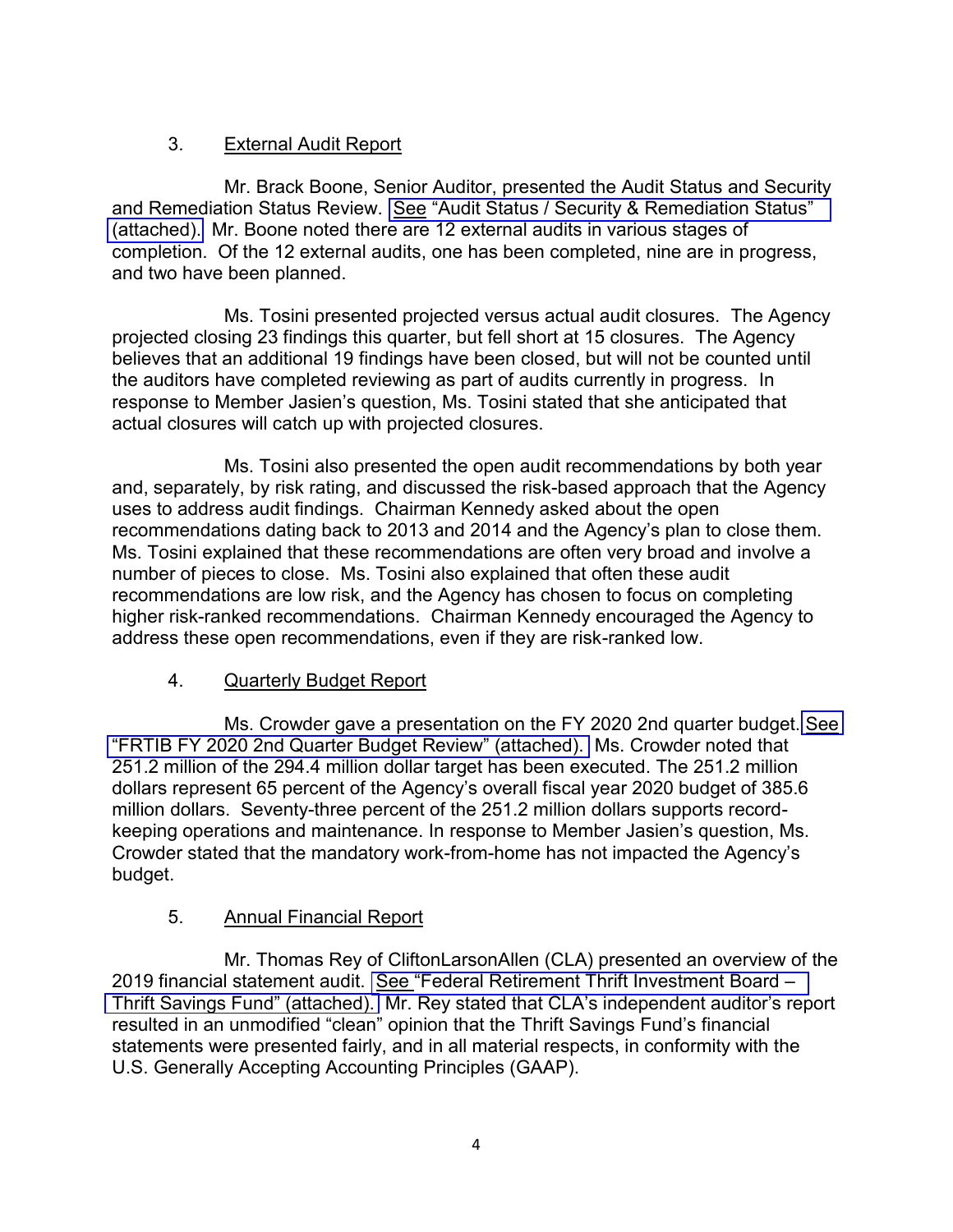CLA also issued a Letter on Internal Control over Financial Reporting. There were two significant deficiencies: 1) system authorizations and continuous monitoring, and 2) plans of action and milestones remediation. There were no material weaknesses. CLA identified several other control matters, four relating to IT and one relating to financial reporting. Chairman Kennedy suggested that CLA present to the Board in closed session if and when necessary.

# 6. Department of Labor, Employee Benefits Security Administration (EBSA), **Presentation**

Ms. Jeanne Wilson, Principal Deputy Assistant Secretary, made introductory comments. Mr. Tim Hauser, Deputy Assistant Secretary, explained EBSA's role in auditing the fiduciary management of the TSP and that EBSA's audit program is risk-based. Mr. Hauser stated that a shared area of concern for a period of years has been cybersecurity, and EBSA has seen some significant signs of improved security. In addition he noted more recent collaboration and open communication between EBSA and the Agency.

Mr. Michael Auerbach, Chief Accountant, EBSA, noted that the Agency staff and the auditors have worked cooperatively to keep the audit process going in light of the coronavirus outbreak, which included providing KPMG auditors with laptops to work remotely. He also noted that there were challenges earlier in the year with getting access to data, but the Agency and auditors resolved those issues. Finally, Mr. Auerbach noted there has been an uptick in the number of open recommendations this year.

Mr. Derek Thomas of KPMG, LLC presented highlights of the overall audit assessment from May 2019 to April 2020 and an overview of new fundamental control recommendations. [See "U.S. Department of Labor, Employee Benefits Security](https://www.frtib.gov/pdf/minutes/2020/Apr/MM-2020Apr-Att6.pdf)  [Administration, Fiscal Year 2020, Thrift Savings Plan, Fiduciary Oversight Program"](https://www.frtib.gov/pdf/minutes/2020/Apr/MM-2020Apr-Att6.pdf)  [\(attached\).](https://www.frtib.gov/pdf/minutes/2020/Apr/MM-2020Apr-Att6.pdf) 

Mr. Thomas noted that EBSA has planned eight audits for 2020, all of which have begun. Four are IT-focused, and four are process-focused. The IT-focused audits are computer access and security controls, mainframe configuration and security controls, insider threat controls, and a special IT project that focuses on certifying closed audit recommendations and the Agency's monitoring of certain risks. The process-focused audits are withdrawals, investment manager operations, annuity vendor operations, and the Board's staff. The goal is to complete all 2020 audits this fiscal year.

From May 2019 to April 2020, a total of eight audits were completed. There was one instance of non-compliance with FERSA that related to Defense Finance and Accounting Service (DFAS); no instances of material noncompliance related to the Agency. Twenty-four recommendations were closed, and 34 new recommendations were made.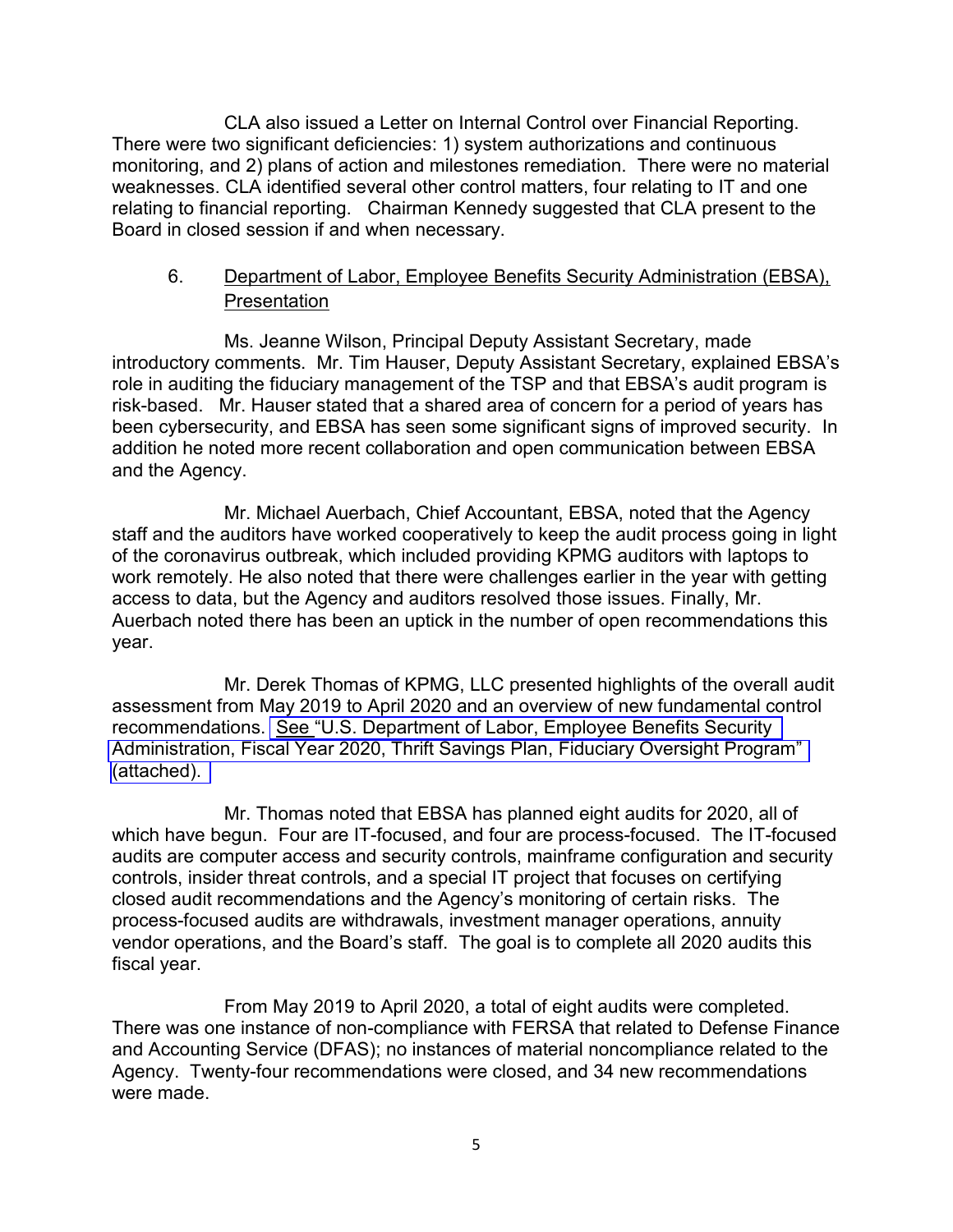Mr. Thomas expressed a concern with the number of recommendations that remain open after several years. He encouraged the Agency to focus on closing older recommendations while also considering the emerging risks. Mr. Thomas categorized the open recommendations into three categories: those open one to two years; those open three to four years; and those open five or more years. Thirty-five percent of the open recommendations are three to four years old, while 34 percent are five or more years old. Of those in the three to four year category, 74 percent are from the computer access and mainframe configuration audits. Open recommendations that are five or more years old cover a variety of IT audits. The total number of open recommendation as of mid-April is 168. This is an increase from 156 a year ago. Approximately 81 percent relate to IT audits.

Mr. Thomas then provided other considerations in light of the COVID-19 Pandemic based on KPMG's work with other clients.

In response to a question from Member McCray, Mr. Thomas explained that in doing performance audits, KPMG is not required by audit standards to use the same terminology used in the financial statement audits. Instead of using terms like "material weakness" or "significant deficiency," KPMG uses "fundamental controls" to communicate significant findings and that fundamental controls should be prioritized as if they are "material weaknesses" or "significant deficiencies." Ninety-five percent of the IT findings relate to fundamental controls.

Member Jasien stated he was pleased to hear Ms. Wilson's and Mr. Hauser's comments and vote of confidence. He also stated that he wanted to clarify with Mr. Auerbach that if there are issues with obtaining access to information that he should bring them to the Board's attention. Mr. Auerbach agreed and explained that the matter was resolved and that Agency staff was rightly protecting its information.

Chairman Kennedy reiterated Member Jasien's comments and thanked EBSA for sharing the aging report and stated that the Agency will focus on older open recommendations.

#### 7. Office of Technology Services (OTS) Annual Report

Mr. Desai, Chief Technology Officer, provided the annual update of the Office of Technology Services. [See "Office of Technology Services \(OTS\) Annual](https://www.frtib.gov/pdf/minutes/2020/Apr/MM-2020Apr-Att7.pdf)  [Report" \(attached\).](https://www.frtib.gov/pdf/minutes/2020/Apr/MM-2020Apr-Att7.pdf) Mr. Desai explained OTS' functional statement and organizational structure.

Mr. Desai highlighted OTS' accomplishments over the last 12 months. Accomplishments included successful continuity of operations at all remote sites in light of COVID-19; implementation of CARES Act initiatives and other initiatives such as money-out SMS notifications and two-factor authentication; the roll out of Windows 10 and Office 365 in addition to the roll out of the Network Access Control, which ensures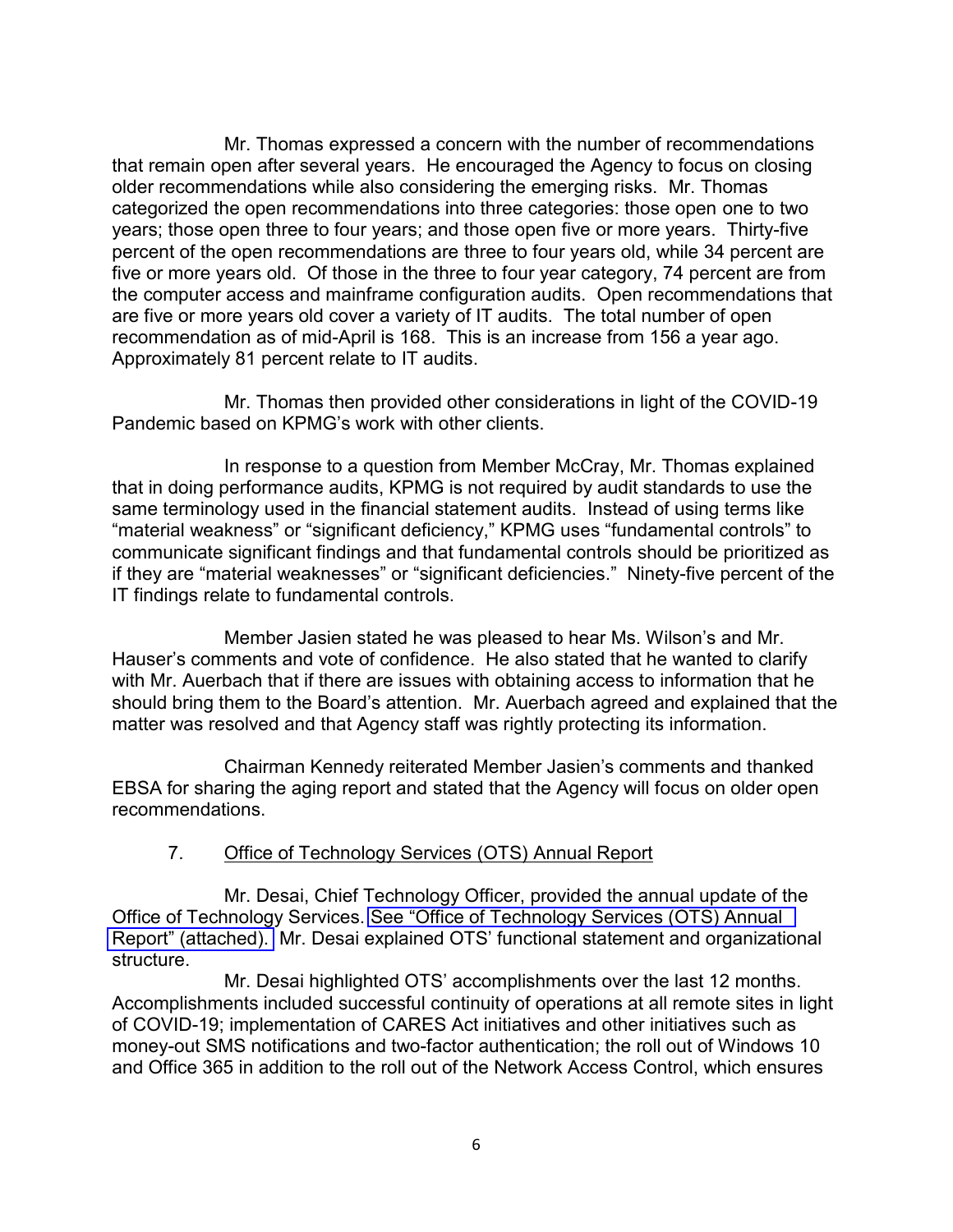that no unauthorized devices enter the systems; and the implementation of DHS' Continuous Diagnostics and Mitigation program.

Mr. Desai noted the Agency's FISMA scores have improved from a Level 1 across all domains in 2017 to Level 3 in four domains and Level 2 in three domains in 2019. According to an independent vendor, the Agency has been rated in the top 10 percent of federal agencies in security effectiveness. Moreover, all cyber policies and procedures have been refreshed.

Mr. Desai also highlighted the status of Board priorities. The implementation of the five-year L Funds is still on track for the end of June, and the new tsp.gov website will launch in mid-July. The five percent auto enrollment will be implemented this year and the catch-up contribution project in early 2021. Mr. Desai noted additional upcoming projects, such as the POMP transition, the recordkeeping acquisition and the financial systems modernization that OTS will be assisting to continue to mature the cybersecurity environment in addition to accelerating the audit finding closures.

In response to Chairman Kennedy's question, Mr. Desai stated that OTS has the resources it needs. Mr. Desai noted that OTS has some hiring to do, but that it has filled staffing gaps and will spend resources to train staff on the new technologies. Chairman Kennedy asked Mr. Desai to keep the Board aware if OTS needs internal or external resources.

8. Adjourn.

On a vote taken by the Chairman, the members closed the meeting at 11:31 a.m. for executive session.

At 1:08 p.m. upon completion of the executive session, the members reconvened the open portion of the meeting.

Whereupon, there being no further business, the following motion was made, seconded, and adopted without objection and Chairman Kennedy adjourned the meeting at 1:08 p.m.

MOTION: That this meeting be adjourned.

MEGAN

GRUMBINE Date: 2020.06.10 11:44:24 -04'00' Digitally signed by MEGAN GRUMBINE Date: 2020.06.10 11:44:24 -04'00'

Megan G. Grumbine **Secretary**